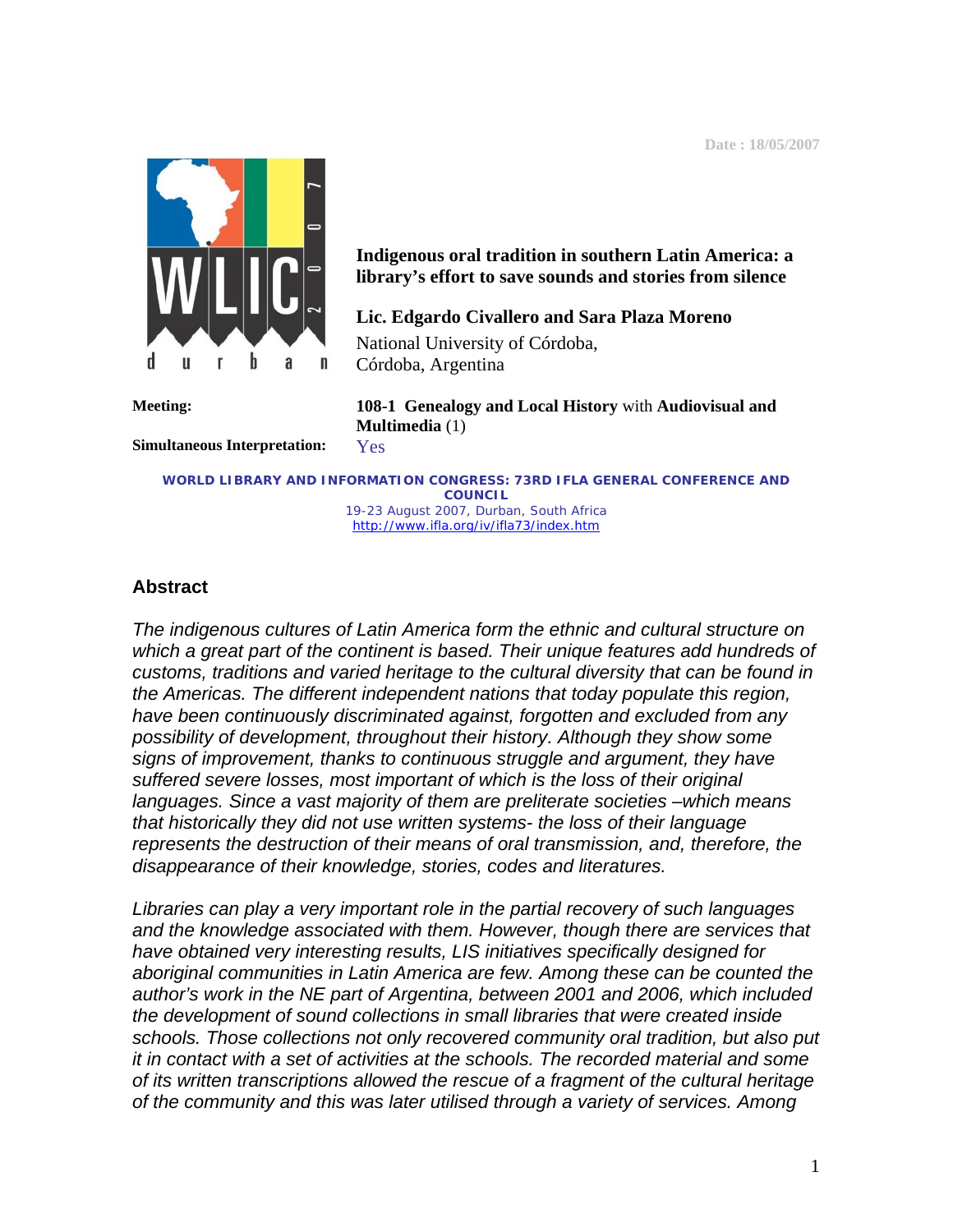*the contents recovered, maybe the most important ones were those related to the communities' history and the personal stories of each of its members, their genealogies and stories of the way in which the group has behaves in the context of national and regional events. In this way, history was connected with geography and language. Many of the materials were later digitalized so that they might be used in future activities. However, this was only possible in those places where informational literacy had been previously developed and there were the necessary electronic means.* 

*This paper presents a brief summary of the author's ideas and experiences, and a detailed statement of the use of history, oral tradition and sound collections in indigenous libraries. It also presents similar related experiences in other parts of Latin America.* 

## **Key words**

*Local history - Indigenous libraries – Indigenous peoples – Oral tradition – Endangered languages – Sound collections – Living books – Bilingual Intercultural Education – Cultural diversity.* 

### **The ones who were always there…**

There are a great number of terms used to name the indigenous peoples. All of them, in one way or another, indicate that they are human groups who have always inhabited the same land. That is the meaning of "aboriginal" (from the Latin "from the beginning") or "indigenous" (from the Latin "locally born"). The definitions internationally used (for example the one given by Martínez Cobo (1983) or the one in Convention 169 of the International Labour Organization (2003) highlight this intimate relationship with the land, this sense of belonging, this selfacknowledgement of an identity which has lasted through histories and centuries. It has to do with those who were always there, occupying the lands and the waters that see, a long time ago, how they ancestors were born and died…

The indigenous peoples are neither a romantic part of a past that has come to an end, nor a museum curiosity in a globalized present. Those societies are bursting with vitality, and preserve their traditional features while adapting them to the times we live in. They make up an approximate population between 300 and 370 million people, according to the last international estimations (World Bank), organized in hundreds of groups and speaking more than 4,000 different languages and dialects.

In Latin American lands, those societies add up to 300 or 400 groups, including more than 30 million people (Stavenhangen, 1996, among others). In countries such as Bolivia and Guatemala, they constitute the demographic majority, making up more than half the total population in each nation.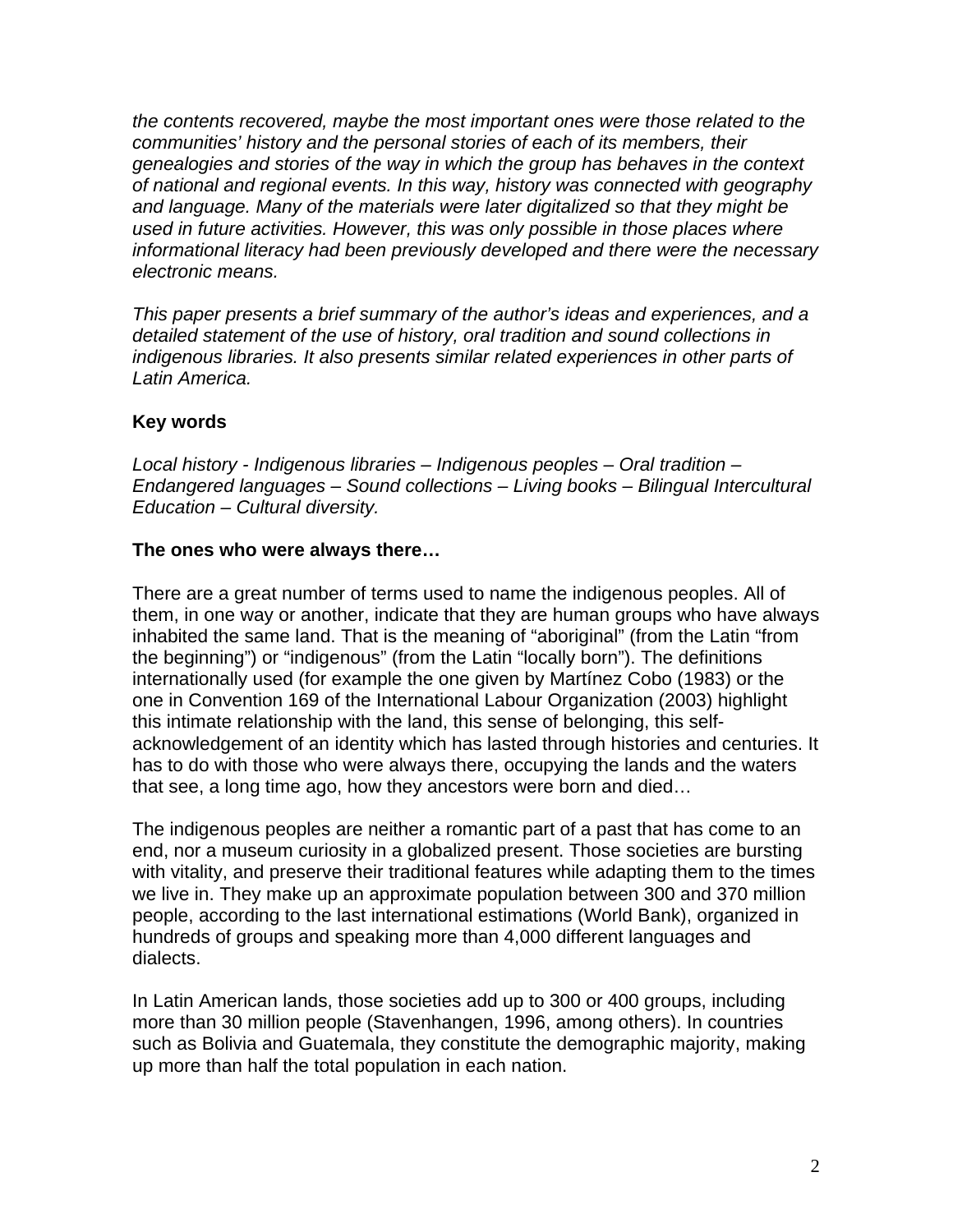Their destinies were violently and radically changed after the arrival of European invaders, who established colonial regimes. The land was parcelled out into lots, its resources were exhausted and they were condemned to survive in slave labour conditions from which they had very few chances to escape. Many original peoples refused to accept the occupation, hiding themselves in areas inaccessible to the conquerors or fighting the invading army to defend their way of life. The stories which retell those fights and their destinies are well known to everybody, and are a very important (and obscure) part of the history of the Americas. Regretfully, even after the birth of the independent states in Latin America, the indigenous peoples continue to be left behind and occupy the lowest part of the social pyramid. Underprovided with rights and overburdened with obligations, their identity has been shattered and silenced, and their memories almost wiped away.

Some native societies have retained their memories, and never lost their hopes to be able to recover, someday, their right to live as they have always done. Nowadays, after five centuries of oppression, discrimination, exclusion and racism, some of them have accomplished what they aimed to do: make the ground on which they stand their permanent home. They can call themselves indigenous peoples and start to recover, revitalize and spread a cultural heritage that has succeeded in surviving, even though they may not have achieved their autonomy and may have lost many cultural features – vanished in the process of mixing with others and cultural assimilation.

On the other hand, there were many others that disappeared along the way. They were not able to stand up after falling over, and were put aside, ignored, forgotten, censored or destroyed. The facts that made possible such genocide, ethnocide and memoricide beyond our scope, and we can do nothing but regret and remember them with pain and shame. However, nowadays, we can observe that surrounding us, in Latin American lands, there are hundreds of languages and original cultures blossoming and being part of our diversity as a species. These cultures, the ones that are still within our reach, are what we should respect, learn from, assist and share.

Although many successes have been achieved by indigenous organizations through decades of struggle, their socio-economic, political and cultural situation is far from having improved. In spite of international conventions and the numerous national and regional laws that have been introduced concerning their rights, the aboriginal peoples continue to be forgotten, dispossessed and least favoured when it comes to welfare and resources. They continue to be under the pressure of educational systems that hardly recognize nor accept their unique features, of governmental policies that never pay attention to their wants and needs, of religious movements that only seek to add sheep to their flocks, of organizations that want to turn them into heroes no matter how, of labour structures that force them into hard and poorly paid physical work. They continue to be the ones at whom "white" societies scoff, because they have been stigmatized as "different"… The "others"…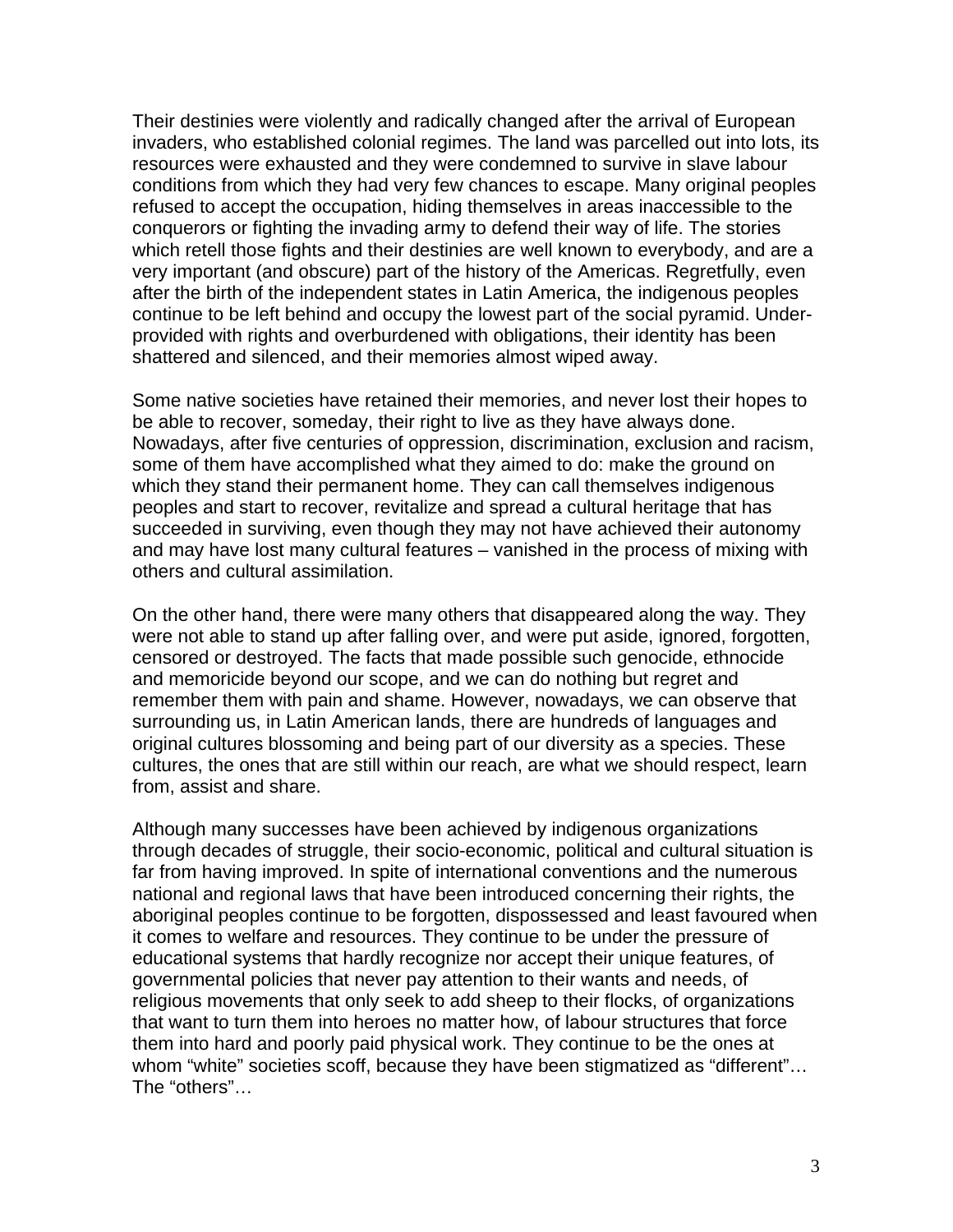They have achieved a few victories, but their defeats and their derivation should worry us, for it indicates that the world paradigm is still unfair and unbalanced, continues to exclude anything different and peculiar, continues to homogenize or reject, increasing poverty and condemning many to a life with no future. The indigenous peoples are the ones who were always there... Although, sometimes, we do not even know it, or do not want to see them beside us.

#### **Sounds that fall silent**

Among the great losses suffered by indigenous peoples of Latin America are their original languages. It was during the XVIII century when their use was first forbidden in the territories occupied by the Spanish monarch, and similar policies were evident under Portuguese rule. After independence was achieved in the XIX century, these languages were still not taken into account, since the newborn States aimed at copying the European model of nationhood, by eliminating linguistic peculiarities and trying to paint a smooth and monochromatic picture without internal differences.

Languages such as Quechua, Aymara and Guaraní (used as "general languages" during the colonial period), thanks to their broad area of diffusion, continued to exist despite the impact of European culture. Other, less lucky, languages started to lose both the people to speak them and the spaces where oral transmission could have been practiced. These peoples did not have writing systems – relying on oral tradition of knowledge and memories – so the loss of their languages also meant the disappearance of their history, their values, their customs, their cultural heritage and their identity as peoples.

Even today, this process has neither been stopped nor reversed. Native societies are now more aware of the importance of using their own languages and the value they have but, when it comes to institutional consciousness, there is no general recognition of the urgent need for including them in teaching at school. Regretfully, intercultural and bilingual curricula (theoretically provided by the state as of right, according to all national constitutions in Latin America) have not been introduced in many of those societies, neither have they had access to mass media, strategic information or valuable knowledge, translated into their own languages. Many of these societies –the minority ones- are in a twilight world, and will fade away completely when their last speaker dies and nobody saves those words, grammars, vocabularies and sounds from disappearing.

According to studies carried out by a number of organizations connected with linguistic and cultural diversity (including UNESCO), in the course of the XXI century 80% of the languages alive today will disappear. The majority belong to aboriginal peoples, including those currently inhabiting Latin America.

A language gives structure to the ideas and the world vision of a culture. It does so in a unique and inimitable manner. Through language, the legends that explain the origin of every natural thing, our personal stories, creation myths, recipes,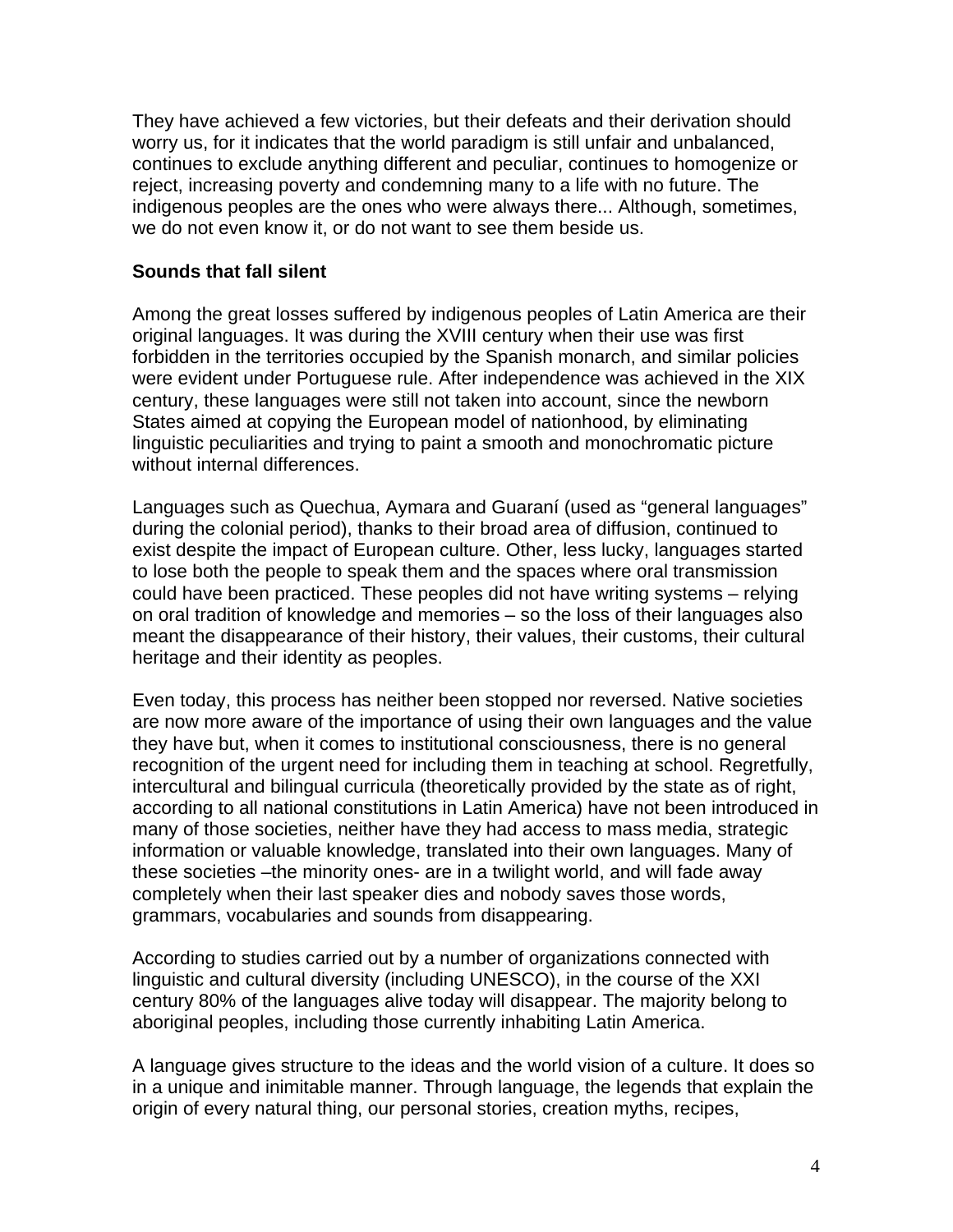traditional medicine and many more things are transmitted and perpetuated. Methods to prepare and use the land for growing plants and crops; to make and use instruments and tools; chants and dances, tales and games; customs, communitarian laws, wise counsel, and the memories of heroes and popular bandits - everything has a place within the language. And when it does not have a written system it can only be expressed orally. The lack of writing skills –which are currently being introduced in a certain number of languages, but which are not always useful for the speakers of them - increases the value of the spoken language, for it becomes the only channel of communication, education and cultural transmission that a people has. If the language disappears, culture also vanishes. Without culture no identity is possible. Without identity, nobody knows where they come from, why they are alive, or which path their steps should follow.

Oral tradition – combined with other means of cultural expression, such as music, dance, painting or singing - is particularly strong among the original peoples of Latin America. Its continuity is threatened by the acculturation processes already mentioned. If it came to disappear, the basis of many cultures would vanish as well, and a huge part of our intangible cultural heritage would be lost without trace.

## **The house of words**

The word for "library" does not exist in Indigenous languages. In fact, there are very few libraries for indigenous peoples, at least in the Latin American context. Such institutions have been seen as alien in aboriginal eyes, just like books. However, as time passes, peoples gradually develop, and many institutions become more flexible. Nowadays, the possibilities that an information unit may successfully offer within a native community are plenty and valuable, so long as the mission of the library has been adapted to the circumstances, the needs and the characteristics of its target population.

The library is an institution that deals with memories. It collects, organizes and spreads the knowledge that has been acquired over centuries, a cultural heritage that belongs to all of us, which, according to basic human rights, should be freely accessible to everybody. It has tools and working instruments which allow the storage and management of knowledge in many different forms, and its structure can be flexibly adapted to the most varied conditions, including or putting aside particular elements according to the needs of its users.

With the arrival of new information technologies, the possibilities of the library are improved, making use of means and supports that traditionally it did not have. But even without them, the library is a very powerful institution, which might turn itself – through relevant design and coherent methodology - into a valuable and useful entity for those societies whose cultural identity is at risk. Thanks to the services provided by a library, oral tradition can be collected and organized in a way which would be of use in many other contexts (academic, artistic, industrial, or institutional). It is also able to set free such sound and audiovisual information through digital networks, and can even transcribe it in order to create books and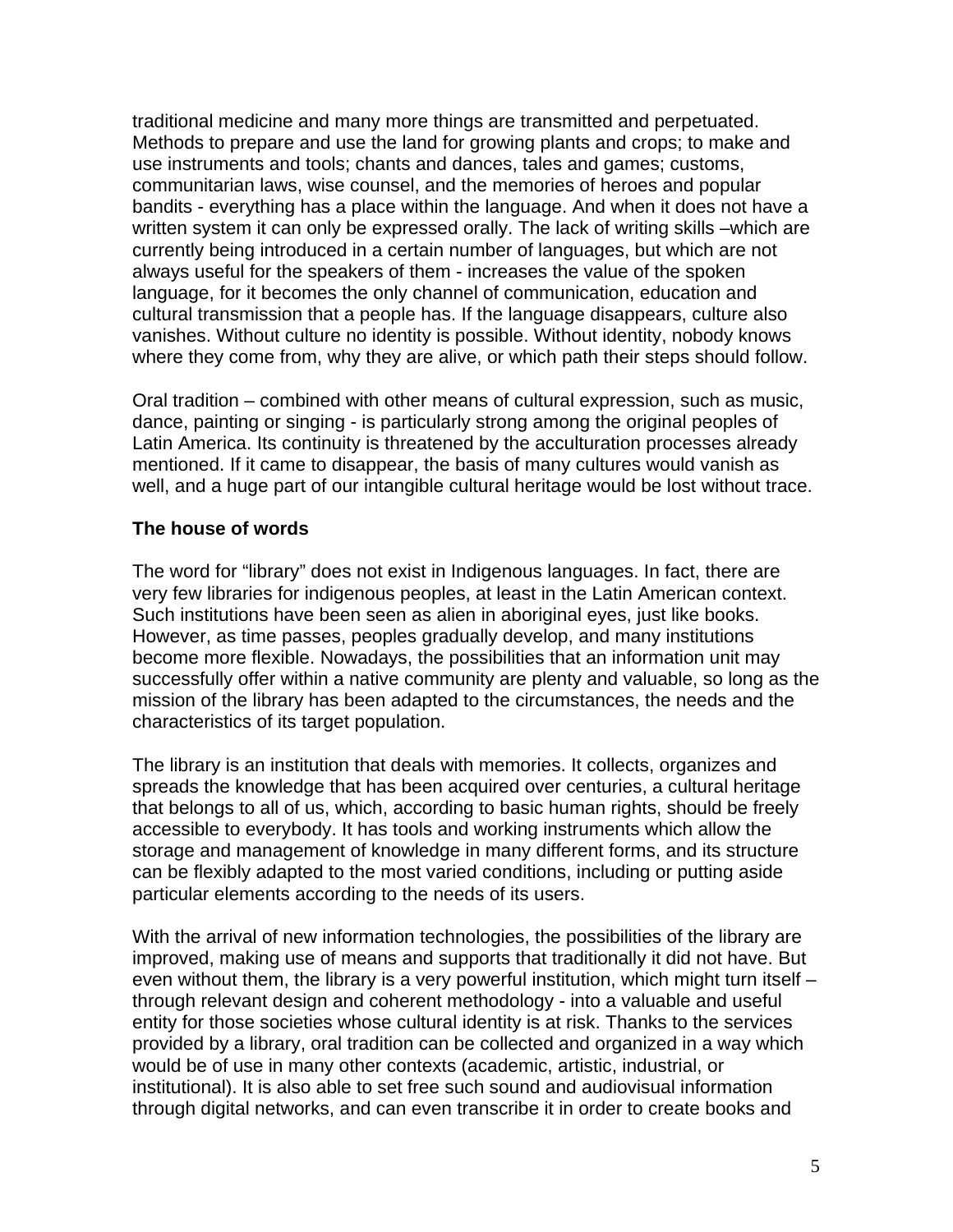multimedia materials. By simply reproducing and sharing it within the community that has developed such information, understanding and skills, the library would be achieving something really important as well.

In Latin America we have not made the most of such opportunities yet. The majority of LIS initiatives that have occurred in aboriginal communities have tried to put into practice western popular and public models, which did not achieve much cultural progress inside the group. In many cases, they may even have been complicit in the secular mechanisms of cultural assimilation, alongside official education and religion. It can be concluded that very few LIS initiatives have been planned according to the genuine needs of the aboriginal peoples.

The author has developed, between 2001 and 2006, the project "Indigenous Libraries" within the *Qom*, *Pit´laxá*, *Moqoit* and *Wichi* communities in the NE part of Argentina. These are indigenous groups which have suffered a severe sociocultural impact on the part of the Argentinean state, which has rarely been worried about their welfare. He started its work by approaching the aboriginal populations in the first place, in order to make a qualitative evaluation of their information needs, their problems, their context, their resources and their reality. By using a *grass-roots* perspective and an *action-research* methodology, in addition to making use of anthropological assessment tools, the author designed a final user profile considering the particular voices of the addressees, their hopes, their wishes and the solutions that they thought might be possible for their cultural, linguistic and educational problems.

From that information, the author planned a "made to measure" library model. Due to the very few texts available in indigenous languages, and the fact that the books addressed to aboriginal readers were not very useful, the library turned itself into a sound collection, which collected – on simple 60-minutes magnetic cassettes - the oral tradition of the various communities where he worked. The library structure consisted of a unique shelf, a bag or a drawer, which was placed in the community school, for it was there where the narratives and knowledge of the group were shared. To develop such a collection, it was necessary to spend many hours recording. During that time, elders and adults joined together and took part in the project, for they were genuine conservators who understood the traditions of their people. The collected contents included history, literature, legends, chants, stories, recipes, advises and a wide set of traditions, and were retold in their *mother tongue*, in Spanish or a mixture of both of them, reflecting the peculiar linguistic heterogeneity that these communities show in Argentina.

With this collection inside their walls, the school became, in some of the populations where the author was working, a "House of Words", the place where the sound library was kept, a product and an asset that belonged to the whole community. Thanks to this collection, many school activities were developed and improved through time (reading practice in the *mother tongue* and in Spanish, story hours, etc) and new services were created such as the one called *Qadede Idá?at* (family bilingual reading and retelling programme) (see the Author's General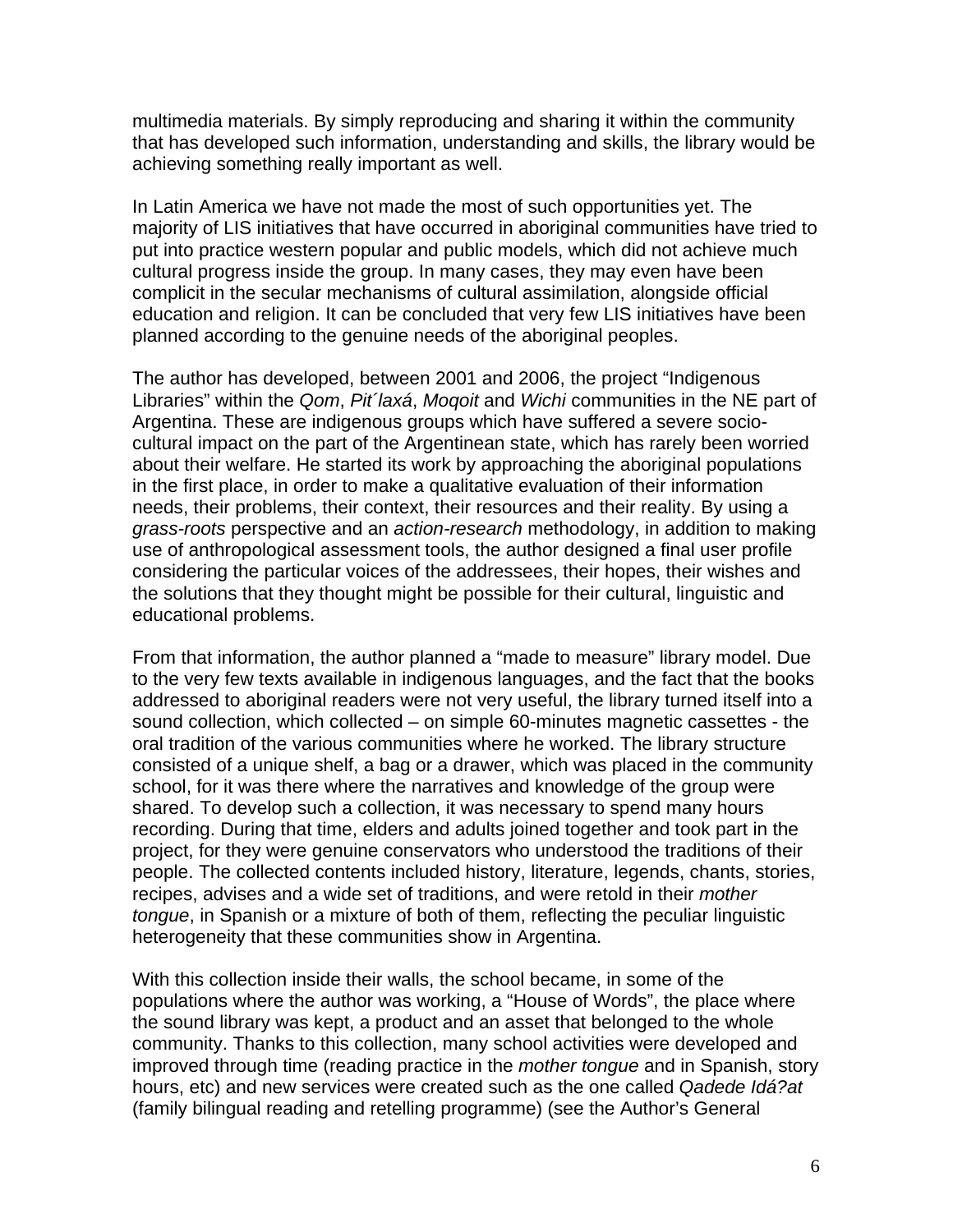Bbibliography, below) and support for the diffusion of strategic health information (combining traditional bio-medical knowledge with modern inputs from doctors and nurses who visited the community). Oral history spaces were set up to house "living books" (local narrators and tale-tellers), almost-forgotten sounds were recovered, legends and tales were transcribed (creating hand-made books illustrated by their readers) and the whole community was involved in a project that sought to restore part of their roots so that they could grow and blossom through the seasons to come.

## **Old histories, new materials**

A high percentage of the materials collected through recordings embodied historical narratives, in which they retold the semi-mythic origin of the indigenous people, the historical appearance of their village, the events in national history in which the speaker or his/her acquaintances have been involved (including massacres and human rights violations that have been unreported by the official history), and the details of his/her own genealogy. The plot of those stories was strewn with place-names reflecting an ancient geography now lost, and personal names out of use nowadays. Family trees were sketched out, which – with careful study – depicted the connections between related tribal groups and traced their migratory travels throughout the broad area of Chaco, their disputes with neighbouring ethnical groups, their alliances and their settlements.

The knowledge created through oral transmission has been collected spasmodically in the Argentinean academic context. During the first half of the XX century there were a number of anthropological studies carried out without the knowledge of how to link what has been learned from the individuals interviewed, with the reality of their lives. In the second half, the work of sociologists, linguists, and professors facilitated a deeper approach, but it continued being much too diverse and diffuse. As a consequence the outputs of such professionals are not coordinated, and were produced for consultation by other academics, rather than for the use of Argentinean society as a whole (let alone by indigenous societies).

In the meantime, teachers, writers and artists have been collecting, from another point of view and applying different methodologies, the same knowledge without any recognition or success. At present, there are few trustworthy sources (with the exception of the original ones) when it comes to finding out about the indigenous world at a national level. Therefore, if initiatives such as the one implemented in Chaco by the author, were to be planned on a different level (to some extent deeper and wider) and considering interdisciplinary academic frameworks – always taking into account the continuous participation on the part of the target groupsthis would lead to the recovery, use and effective diffusion of indigenous knowledge, which would pertinent and useful to non-aboriginal populations as well as to native groups.

Within the "Indigenous Libraries" project, some materials used in the "houses of words" were digitalized, taking into account what formats would best suit the new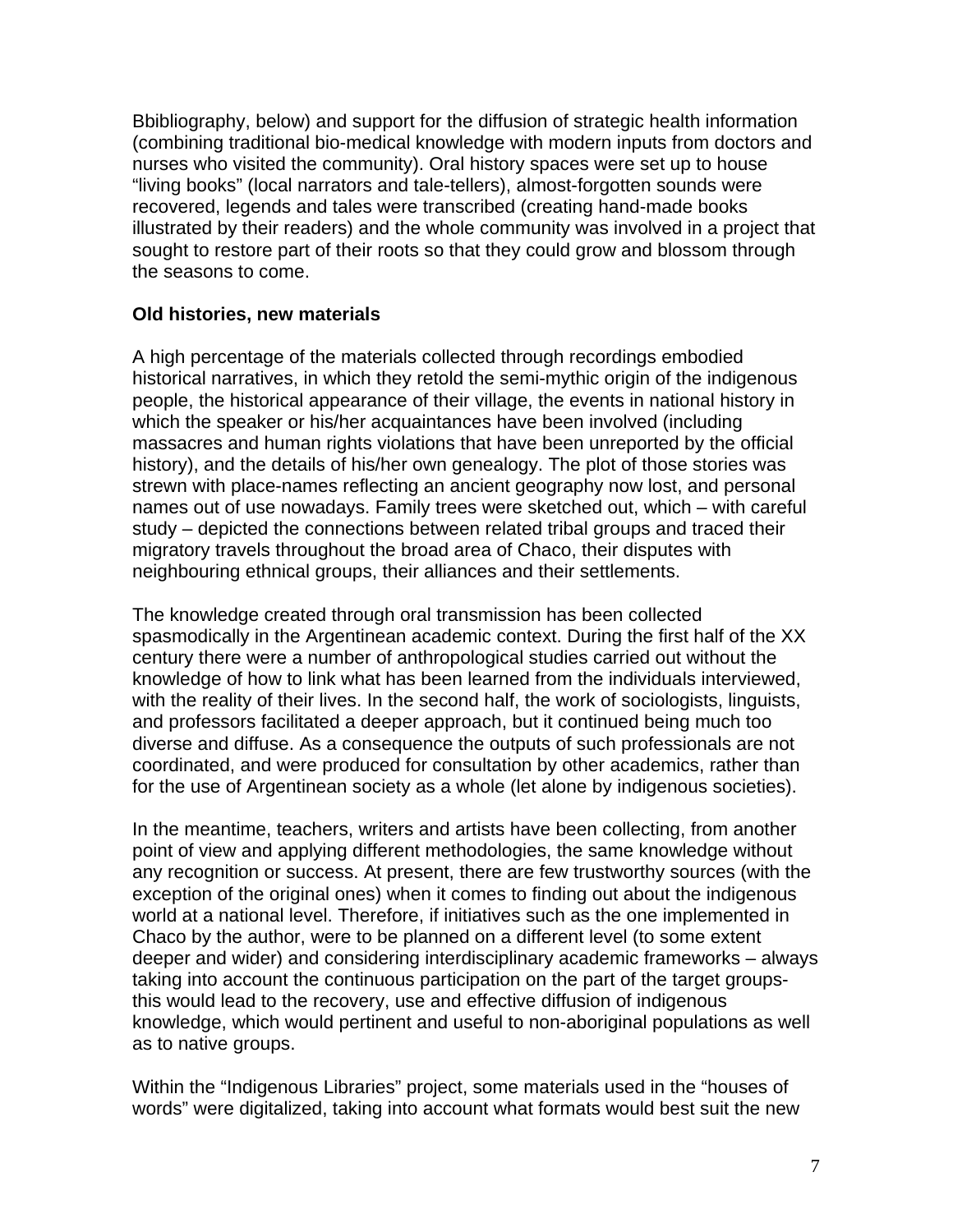reality faced by the participant aboriginal communities. The digital divide continues to grow day after day, particularly in the rural areas of Latin America and especially within native societies. However, it is clear that those societies will also be in contact with new information and communication technologies in the near future, being able to use them for their own benefit and development in addition to promoting an intercultural dialogue that will be, without doubt, fruitful and lasting. Even though ICTs are not the solution for any of the sufferings and problems that distress the original peoples, they can be a meeting point, a space where they can join with each other, not only to exchange their knowledge but also to develop new means of revitalizing and recovering it and make the most of their cultures. The number of Latin American proposals for portals to indigenous language and culture (shamefully not related to libraries), and managed by aboriginal peoples, clearly demonstrate that new opportunities can be found, with excellent preliminary results. Libraries should not distance themselves from them; on the contrary, they should get involved with them – in a responsible and committed manner - in whatever ways the native groups would need.

### **Closed doors, open doors**

Numerous projects have been carried out to recover oral tradition, genealogy and legends within indigenous populations of Latin America. Slowly, many languages are beginning to be written down and a few publishers are timidly beginning to do some publishing in *mother tongues*. Regretfully, the results of such activities are not clear, and most of them have neither been done with the permission of those communities, nor with their participation. *Neither for them, nor with them*. Aboriginal knowledge has been distributed in an atmosphere of exoticism and ignorance. This is obvious to anyone who wants to learn an indigenous language or acquire some *real* knowledge about the situation, the traditions and the customs of *real* (not literary) aboriginal peoples.

The good news is that there are a small number of reliable projects connected with original peoples which are showing excellent results. The bad news is that libraries have had little –if anything at all- to do with them.

On the one side, there is little professional information related to the subject, in the Latin American LIS university schools. In addition there are very few spaces for research, development and discussion. Moreover, there are few training courses for librarians where the indigenous element is strongly represented, and no manuals exist that may help to plan a library for native users. On the other side, management of oral materials and work with languages different from Spanish or Portuguese are not included among the skills that LIS degrees pursue. The collection of oral tradition is definitely not a task undertaken by librarians in Latin America. Neither is the management of historical, linguistic or educational resources.

Working in an indigenous context is a difficult task, for they inhabit territories that are usually either very far from main urban areas, or within urban sectors suffering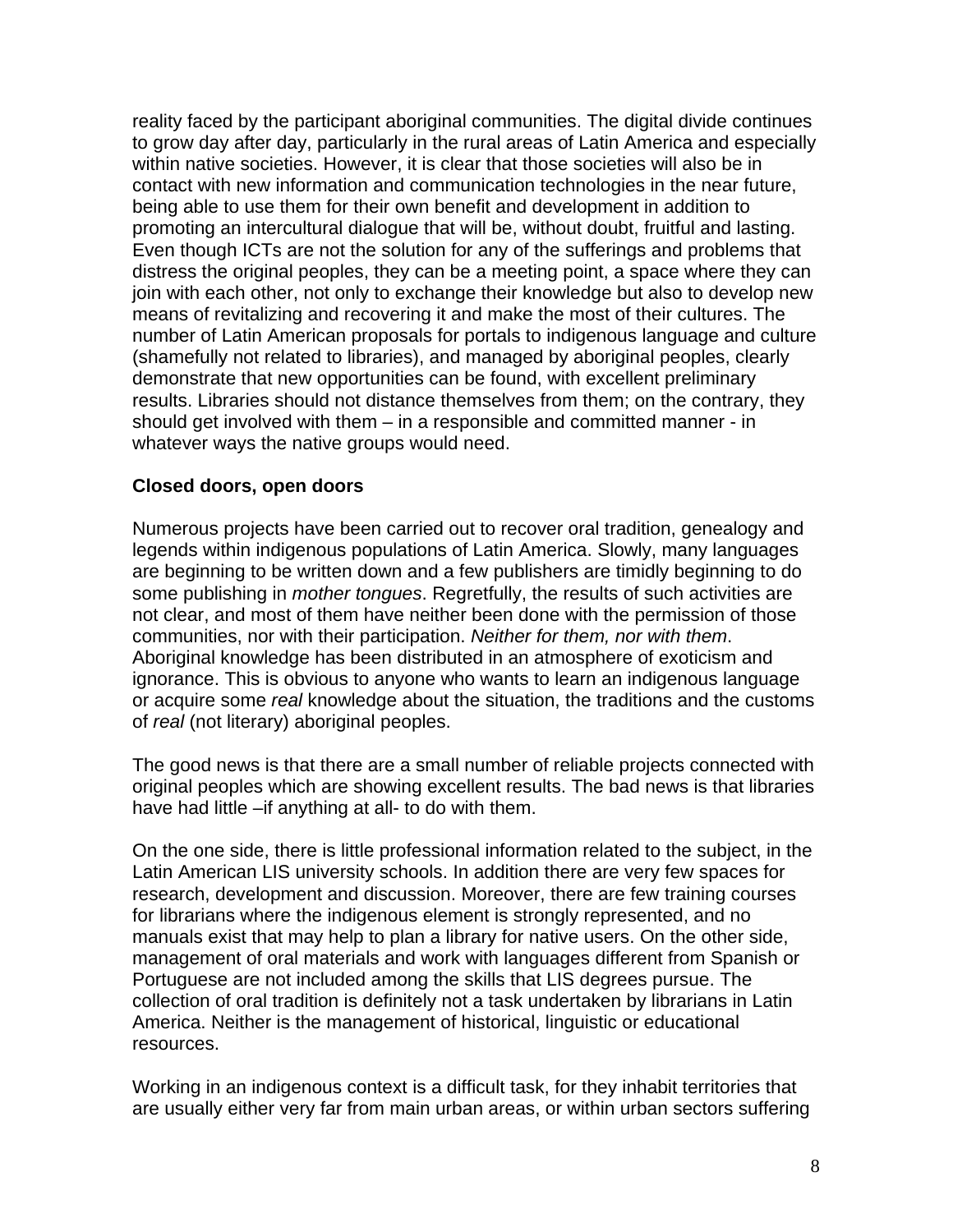from poverty, insecurity, violence and marginalization. Indigenous users continue to be marked out in ways that exclude and discriminate against them. Ethnic and linguistic barriers are as high as the social ones, when it comes to offering aboriginal communities a service for information, training, or simply recreational purposes.

Unless such problematic issues change, library services for indigenous groups will continue to be a dream in Latin America, a dream similar to the dream of living in a multicultural, diverse and peaceful society. Decades of differences and centuries of oppression have raised walls that hamper and complicate open dialogue and understanding between indigenous and non-indigenous individuals. Fortunately, some librarians dream of Utopia, and continue to implement small initiatives with the intention of breaking the silence and building a model aboriginal library that achieves the aims of the community. Such a model can contribute towards the rescue operation that has been started by many aboriginal cultures, seeking to save their culture from silence and oblivion.

This paper represents an attempt to show a handful of ideas and hopes, in order to demonstrate that, however unlikely it may seem, another reality is possible if we believe in it and don't give up trying.

# **Quoted bibliography**

- 1. International Labour Organization. 2003. *A guide to ILO Convention No. 169*. [On line] <http://www.ilo.org/public/english/standards/norm/egalite/itpp/convention/index. htm> [10 november 2006].
- 2. Martínez Cobo, José, 1983. *Estudio del problema de la discriminación contra las poblaciones indígenas. Informe final presentado por el Relator Especial de las UN, Sr. J. Martínez Cobo*. Doc.UN.E/CN.4/Sub2/1983/21.
- 3. Stavenhagen, Rodolfo. 1996. "The challenges of indigenous development". In *Indigenous Development: poverty, democracy and sustainability*. Washington: Banco Interamericano de Desarrollo (BID).

# **General bibliography published by the author**

- 1. "Bibliotecas aborígenes: recuperación de un patrimonio olvidado". In *Al filo*, virtual journal of the Faculty of Philosophy and Humanities of the National University of Córdoba, nº 8, April 2006. <www.fffyh.unc.edu.ar/alfilo>.
- 2. "Bibliotecas aborígenes: buscando un nuevo paradigma de servicio". In *r020. Revista Digital de Bibliotecología y Ciencias de la Información*, March 2004. <www.r020.com.ar>.
- 3. "Un modelo innovador de bibliotecas para comunidades indígenas". Paper publishd in the portal of the Science and Technology Secretary (SECyT) of National University of Córdoba, March 2004. <www.secyt.unc.edu.ar>.
- 4. "Bibliotecas aborígenes: elementos para la elaboración de un modelo de